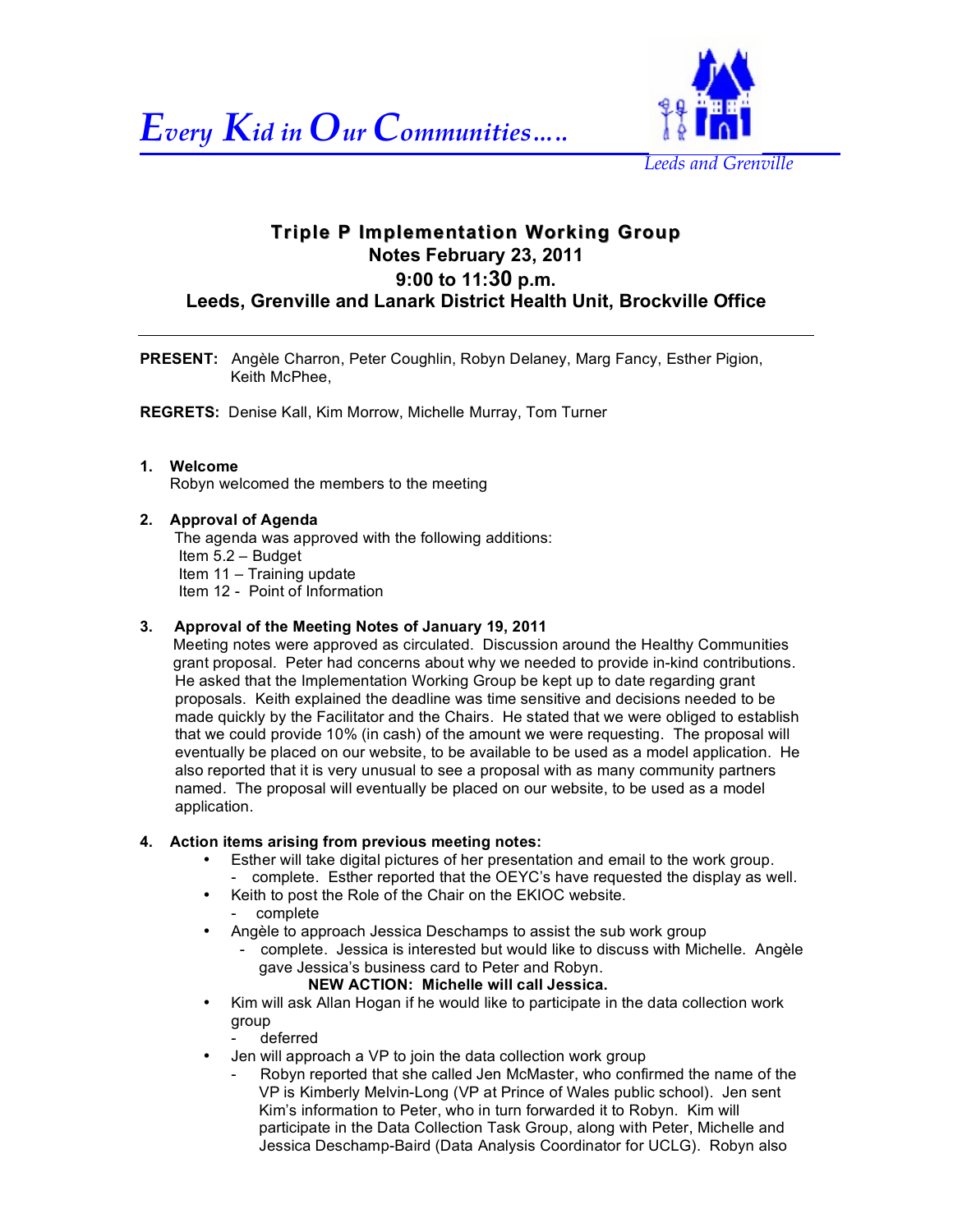



extended an invitation to Kimberly to join the Triple P Implementation Working Group.

- Darleen will email the group the final copies of the Terms of Reference, Partnership Agreement, Role of the Chair, Facilitator Position Description. - complete
- Marg to make the Lead Table of EKIOC aware of the barriers to service delivery, i.e. capacity to deliver more level 3, 4 & 5, ability to provide transportation, child care, food/snacks to clients, logistical support for group organization and delivery. - incomplete – this will defer to their March meeting. Keith reported that the Lead

Table is considering having Michelle and Robyn come to the March meeting to be introduced and to make a short presentation/update on the progress made by this working group.

- Michelle to determine with Marg what planning documents should be forwarded to EKIOC, eg. Logic model and/or Work Plan. - ongoing.
- Michelle to send out a template to group members to fill out with a quick turnaround for the Healthy Communities grant application. - complete
- Michelle and Marg to develop a budget submission for the EKIOC Lead Table to address service gaps identified in the CCCF application for funding for Level 4 and 5 service delivery.
	- Ongoing. This has to be discussed with the coordinating and planning group of the EKIOC.

# **5. Business resulting from previous meetings**

- 5.1 Report Knowledge Exchange Session (attachment) Michelle
- deferred 5.2 Budget
	- deferred

Peter referenced an item in the December 2010 notes, i.e. budget suggestions to be emailed to Michelle. He would like to have an update on this at our next meeting.

#### **ACTION: Michelle will provide an update on budget suggestions submitted to her.**

Keith noted that we need to look at budget for CCB and the Healthy Communities funding– and then review the suggestions that came in to establish if we have equity of service delivery – or if funding is required to ensure that one partner is not out of pocket. Michelle is challenged with a work plan that will function with \$55,000 and possible Healthy Communities funding of \$100,000 over 2 years. If the latter is approved, we will be able to fit both work plans into our service delivery.

Once the budget requests are presented to the Lead Table, they will make a decision as to how the dollars will be disbursed. There is a possibility of using the CCF funds if necessary, although the amount available is unknown. We are pioneers in this venture. The Lead Table has no history to refer to, as this is the first time so many partners are coming together regarding a funding proposal.

# **6. Update - Triple P Media Provincial Committee – Denise Kall**

Robyn presented this update for Denise, who was unable to attend the meeting.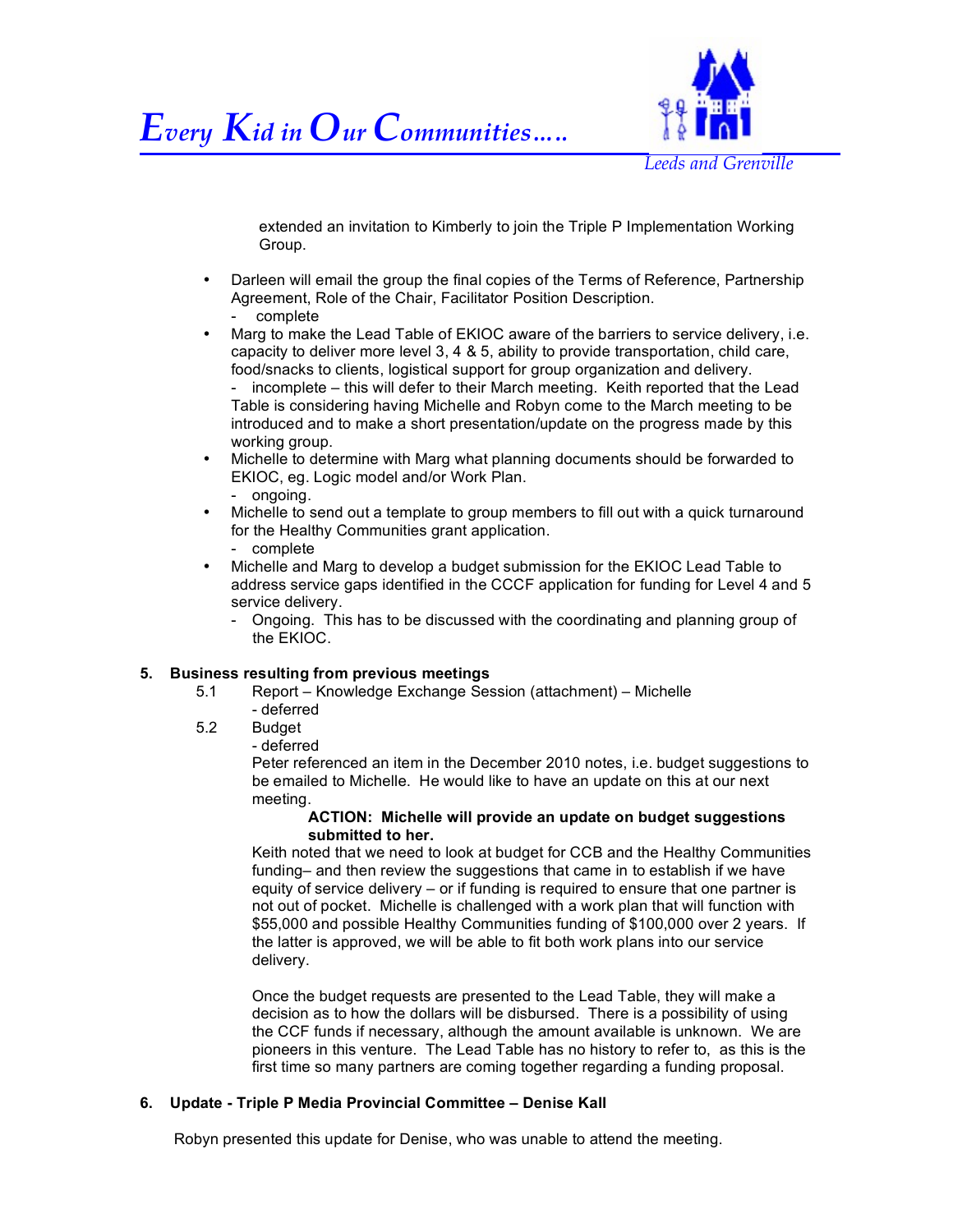



There is very little to report from the provincial media group as Denise was in Toronto and missed the last meeting. Michelle was not able to attend either.

Denise has asked for a summary – but doesn't have it yet.

Things are moving slowly right now – not sure what the reason is.

- We're still waiting for the completed media kit (posters, ads, etc)
- They have fixed a couple of things on the community micropages but there is still work to be done
- We are waiting to hear of training times for the folks who will look after the micropages in each community
- We are expecting to get an order form for each community to complete for their local area (re posters, bookmarks etc) – when they received what we sent before, they realized there were no commonalities – so they will give us a standardized form to use

If anyone has questions, please let Denise know. She can take them to the committee's meeting next week. If the summary arrives from the committee chair she will send it along. Denise hopes to have more to report next month.

Keith questioned how flexible we will be in being able to post what we want on our local site. Chris Sample, the Health Unit's webmaster will be able to respond to this after his training. Keith suggests that we discuss what we want parents to be able to access locally when they refer to our local site. This will be an agenda item at our next meeting.

#### **ACTION FOR ALL MEMBERS: Review the provincial website prior to the next meeting.**

Peter suggested putting the website on our work plan as well. This is to be discussed when Michelle is present.

#### **7. Update – HCF grant proposal - Michelle**

 - deferred. Robyn said we should have more info to report at our March meeting. Keith was very complimentary to Robyn for all the research she did for this proposal. He asked if we could forward a copy of the Lit Search to TPI, as they have never seen such extensive work completed for a proposal.

#### **8. Tip Sheets – Michelle**

- deferred

 Angèle had a few concerns regarding accessibility and inconsistency between the information on the Tip Sheets on the Triple P web page and the ones that are available to trained practitioners. A suggestion was made to rename to "Fact Sheets" on our own micropage if possible, to avoid confusion.

Esther reported that practitioners are unable to access Tip Sheets for children beyond JK. We need Tip Sheets for ages 6-12. Keith believes new ones are now available.

Keith also reported that the Tip Videos are very powerful with parents. A decision was made a few years ago that each agency would purchase their own videos. He suggested showing a clip from one of the videos at a future working group meeting. A couple of libraries now have the videos. Three years ago a grant was achieved to provide funding for parent groups within schools to purchase tip sheets and videos. So some school do have Triple P materials.

**ACTION: Michelle to look into Triple P resources in schools.**